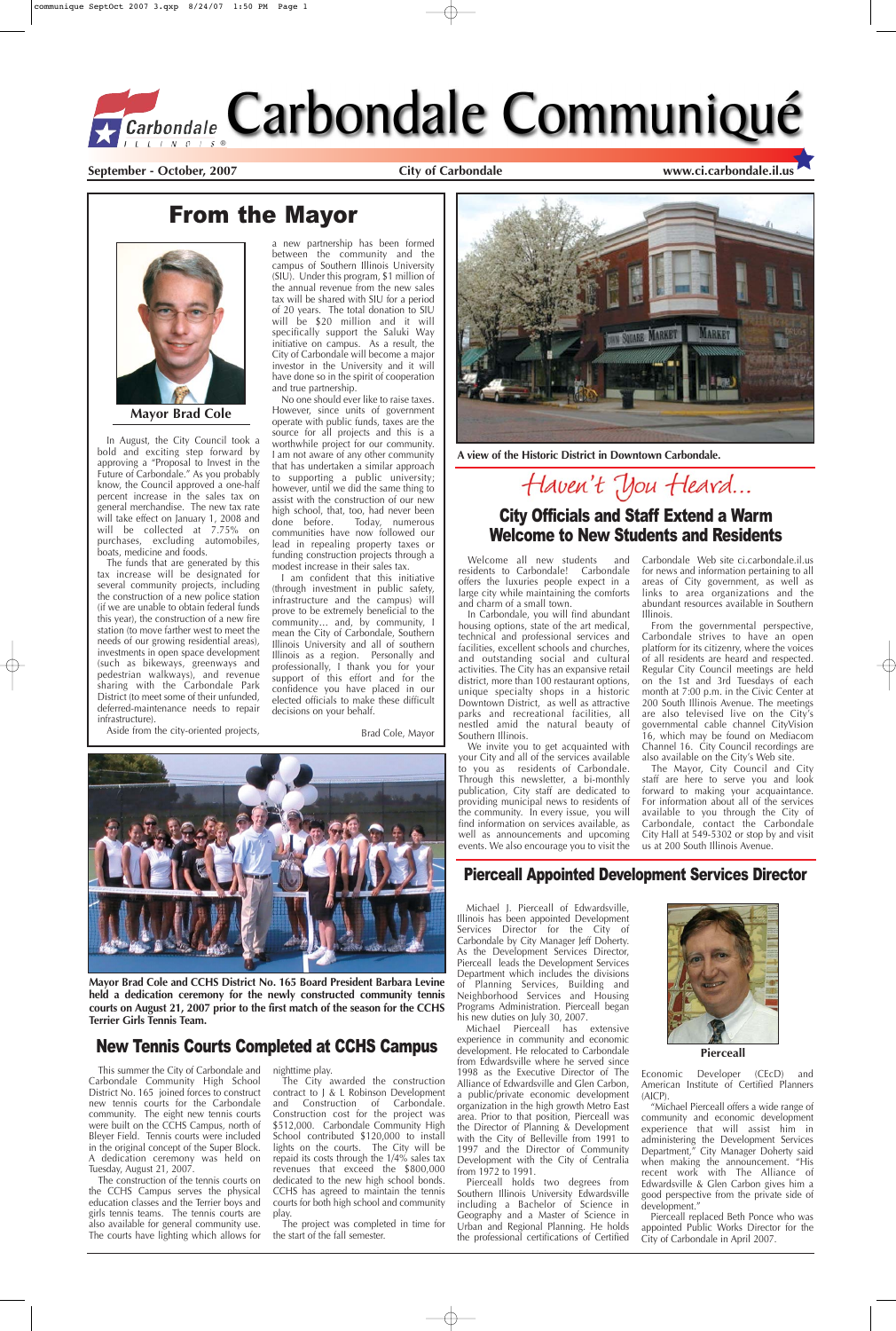If you own a pet or are planning to own one, we encourage you to be a "responsible pet neighbor". In Carbondale rules and regulations have been established to promote the public health, safety, and general welfare of the citizens of the City and to ensure the humane treatment of animals by regulating the care and control of animals within the City.

• All dogs must be restrained by a leash or other physical restraint whenever the dog is off of the owner's premises. Verbal command is not recognized as a form of restraint. Dogs are not allowed to run on school property or recreation areas, such as parks, unless controlled by a physical restraint. Dogs are

• All dogs and cats must be vaccinated against rabies. Cats must be neutered before they may be allowed to run at large.

prohibited from cemetery grounds.

• All dogs four (4) months old and older must be licensed. The annual fee is \$7 for dogs that have not been neutered and \$1 for neutered animals. Licenses may be obtained from the Carbondale Police Department located at 610 East College Street. The license application form is also available on the City Website at ci.carbondale.us. The completed form with the required fee can be mailed to the Carbondale Police Department at the above address.

Special rules have been established regarding some types of exotic pets, such as reptiles and primates, and the number of animals allowed per household. For more information about licensing and other rules and regulations, contact the Animal Control Officer at 457- 3200 ext. 424.

# Carbondale Animal Control and Licensing Information



**Friendship Plaza, located at the northeast corner of the Mill Street underpass intersection, is a beautiful improvement to the community.** 

**2** Carbondale Communiqué

Nature of Project:

### Bicycle Registration: A Benefit for Cyclists

Bicycles are a practical form of transportation and a great form of recreation and exercise. Carbondale is surrounded by beautiful scenery which makes riding both inside and outside the city a pleasant experience. To enhance the use of bicycles, some Carbondale streets have specifically marked bicycle paths.

For your safety and the safety of others, you should remember the following while riding your bicycle:

• Cyclists are required to obey the same traffic laws as motor vehicles. This includes stopping at stop signs and red lights, turning from appropriate lanes, riding in the same direction as motorized traffic and displaying registration.

• Because of the large volume of pedestrian traffic in Carbondale, riding bicycles on sidewalks is prohibited, with two exceptions: Children under 12 years of age on bicycles with wheel size less than 24 inches and in areas where the sidewalk is specifically marked for bicycle traffic.

• Bicycles must be registered with either the City of Carbondale or the SIUC Department of Public Safety. This places a complete description of the bicycle on file, along with its serial number, should the bicycle ever be stolen. Some required bicycle equipment includes side, front and rear reflectors. Bicycles ridden during nighttime hours must be equipped with a white light on the front.

Payments are being accepted now via the City of<br>Carbondale's Web site at ci.carbondale.il.us. Web site at ci.carbondale.il.us. There is a link for On-Line Bill Payments with instruction to the user, or questions may be answered by calling a Customer Service Representative in the City of Carbondale Water Services Office at 549-5302.

Registration is available for \$2.00 at the Carbondale Police Department and the City Clerk's Office in Carbondale City Hall from 8:00 a.m. - 5:00 p.m., Monday through Friday. SIU students may register their bicycles with the SIU Parking Division at Washington Square B, 7:30 a.m. - 4:30 p.m. There is no charge for students that present a student identification card.

### Input Wanted for Community Improvements

|                      | <b>Carbondale</b>                            |  |
|----------------------|----------------------------------------------|--|
|                      | <b>Community Investment Program Proposal</b> |  |
|                      |                                              |  |
|                      |                                              |  |
| Location of Project: |                                              |  |

Carbondale has a Community Investment Program (CIP) Five Year Plan that is updated on an annual basis, and the City of Carbondale is interested in your suggestions for improvements that can be made to enhance your neighborhood. Projects included in the Community Investment Program are for street reconstruction, storm sewer construction, sanitary sewer construction or replacement, sidewalks, traffic signals, public buildings, public drainage improvements, water or wastewater treatment plant construction or expansion and bicycle paths.

The City of Carbondale Staff reviews the projects recommended by City residents and formulates recommendations to the City Council in November

for consideration in the upcoming fiscal year budget. The City Council then makes a determination as to which projects should be included in the Community Investment Program Five Year Program. During City budget preparation this winter, the Staff will work to match approved projects with available funds.

If you would like to propose a capital improvement project for inclusion in the next Community Investment Program Five Year Plan, please complete and submit the form below to the City Manager's Office, P.O. Box 2047, Carbondale, IL 62902-2047. Proposals must include the location of the project and the nature of the project. Deadline for submission of proposals is October 26, 2007.

|  |  |  | <b>City Web Site Offers On-Line Bill Payment Options</b> |  |
|--|--|--|----------------------------------------------------------|--|
|--|--|--|----------------------------------------------------------|--|

When you visit the City of Carbondale's Web site you will notice we have made it easy for you to navigate your way through City government. The City's Web site provides information at your fingertips about Carbondale and Southern Illinois, with expanded links to the City's resources as well as to the region. In addition, City of Carbondale water and sewer bills can be paid on-line.

The City of Carbondale has partnered with the Office of the Illinois State Treasurer to offer services within E-Pay. The E-Pay program was launched under a state master services agreement that is available for local units of government in Illinois. E-

Pay allows a user to make payments through the Internet with MasterCard, American Express and Discover credit card brands. The service, which other cities including Champaign and Bloomington use, can be accessed through the City of Carbondale's Web site.

### License Required to Conduct Raffles in the City

If your organization conducts a raffle in Carbondale, or an organization conducts a raffle at your place of business, a raffle license must first be obtained from the City of Carbondale. The fee for a one-time raffle license is \$20.00 and the fee for an annual license which permits an unlimited number of raffles is \$200.00. The City's Raffle Ordinance is based on state law. There are no provisions in the ordinance for the fees to be waived.

The ordinance limits the amount of a raffle to \$100,000.00 and a single raffle ticket to a

maximum of \$200.00. The raffle manager is required to provide a fidelity bond to assure that the organization will be reimbursed in the event of loss or theft of raffle money and/or prizes.

To request a copy of the Raffle Application please contact the City Clerk's Office at 457-3280. The application and fee for a raffle license should be submitted to the City Clerk, City of Carbondale, 200 South Illinois Avenue, P.O. Box 2047, Carbondale, Illinois 62902.

# Bicycle Maps Available Highlight City Bikeways

\_\_\_\_\_\_\_\_\_\_\_\_\_\_\_\_\_\_\_\_\_\_\_\_\_\_\_\_\_\_\_\_\_\_\_\_\_\_\_\_\_\_\_\_\_\_\_\_\_\_\_\_\_\_ \_\_\_\_\_\_\_\_\_\_\_\_\_\_\_\_\_\_\_\_\_\_\_\_\_\_\_\_\_\_\_\_\_\_\_\_\_\_\_\_\_\_\_\_\_\_\_\_\_\_\_\_\_\_ \_\_\_\_\_\_\_\_\_\_\_\_\_\_\_\_\_\_\_\_\_\_\_\_\_\_\_\_\_\_\_\_\_\_\_\_\_\_\_\_\_\_\_\_\_\_\_\_\_\_\_\_\_\_

\_\_\_\_\_\_\_\_\_\_\_\_\_\_\_\_\_\_\_\_\_\_\_\_\_\_\_\_\_\_\_\_\_\_\_\_\_\_\_\_\_\_\_\_\_\_\_\_\_\_\_\_\_\_ \_\_\_\_\_\_\_\_\_\_\_\_\_\_\_\_\_\_\_\_\_\_\_\_\_\_\_\_\_\_\_\_\_\_\_\_\_\_\_\_\_\_\_\_\_\_\_\_\_\_\_\_\_\_ \_\_\_\_\_\_\_\_\_\_\_\_\_\_\_\_\_\_\_\_\_\_\_\_\_\_\_\_\_\_\_\_\_\_\_\_\_\_\_\_\_\_\_\_\_\_\_\_\_\_\_\_\_\_ \_\_\_\_\_\_\_\_\_\_\_\_\_\_\_\_\_\_\_\_\_\_\_\_\_\_\_\_\_\_\_\_\_\_\_\_\_\_\_\_\_\_\_\_\_\_\_\_\_\_\_\_\_\_ \_\_\_\_\_\_\_\_\_\_\_\_\_\_\_\_\_\_\_\_\_\_\_\_\_\_\_\_\_\_\_\_\_\_\_\_\_\_\_\_\_\_\_\_\_\_\_\_\_\_\_\_\_\_ \_\_\_\_\_\_\_\_\_\_\_\_\_\_\_\_\_\_\_\_\_\_\_\_\_\_\_\_\_\_\_\_\_\_\_\_\_\_\_\_\_\_\_\_\_\_\_\_\_\_\_\_\_\_ \_\_\_\_\_\_\_\_\_\_\_\_\_\_\_\_\_\_\_\_\_\_\_\_\_\_\_\_\_\_\_\_\_\_\_\_\_\_\_\_\_\_\_\_\_\_\_\_\_\_\_\_\_\_ \_\_\_\_\_\_\_\_\_\_\_\_\_\_\_\_\_\_\_\_\_\_\_\_\_\_\_\_\_\_\_\_\_\_\_\_\_\_\_\_\_\_\_\_\_\_\_\_\_\_\_\_\_\_ \_\_\_\_\_\_\_\_\_\_\_\_\_\_\_\_\_\_\_\_\_\_\_\_\_\_\_\_\_\_\_\_\_\_\_\_\_\_\_\_\_\_\_\_\_\_\_\_\_\_\_\_\_\_

\_\_\_\_\_\_\_\_\_\_\_\_\_\_\_\_\_\_\_\_\_\_\_\_\_\_\_\_\_\_\_\_\_\_\_\_\_\_\_\_\_\_\_\_\_\_\_\_\_\_\_\_\_\_ Return completed form to:

> City of Carbondale Office of the City Manager 200 South Illinois Avenue Carbondale, Illinois 62902-2047

### Voter Registration Information for Jackson County Residents

To be eligible to register to vote, a person must (1) live in Illinois at least 28 days prior to the next election, and (2) be at least 18 years of age by the date of the next election. To register to vote, a person must present two forms of identification; at least one form of identification must include the person's name and current Jackson County address. The IDs may include, but are not limited to, a driver's license, state photo ID for non-drivers, checkbook, lease, utility bill or piece of mail. The second form of ID needs only to include the person's name.

A person who changes their name (i.e. gets married) must completely re-register in order to be eligible to vote. A person who is already registered to vote within Jackson County and moves from one location to another location within Jackson County must complete a change of address form in order to be eligible to vote in the next election. These changes must also be processed at least 28 days prior to any election.

Persons may register to vote or complete change of address forms at the Carbondale City Clerk's Office located at 200 South Illinois Avenue in Carbondale, the Jackson County Clerk's Office located in the Jackson County Courthouse in Murphysboro, and at the Illinois Secretary of State Driver's License Examining Station on West Murphysboro Road.

For additional information, please contact the City Clerk's Office at 549-5302 or email jvaught@ci.carbondale.il.us., or you may contact the Jackson County Clerk at co.jackson.il.us/voting.htm. Additional information can also be found on the City Web site at ci.carbondale.il.us.

Bicycle enthusiasts in Carbondale and surrounding areas have a resource to take advantage of when planning their recreational bicycling or for utilizing as a means of safe transportation by bicycle through the City. The Carbondale Bikeway Map identifies Carbondale's on-street and off-street bikeways. The Bikeway Map also includes the Illinois Official

Bicycle Map for Jackson County and the Surrounding Area, and Bicycle Rules and Safety Tips. The maps are available at Carbondale Bicycle Shops, the Carbondale Chamber of Commerce, the Carbondale Convention and Tourism Bureau, the Carbondale Police Department, and the information booth located in the Carbondale City Hall/Civic Center.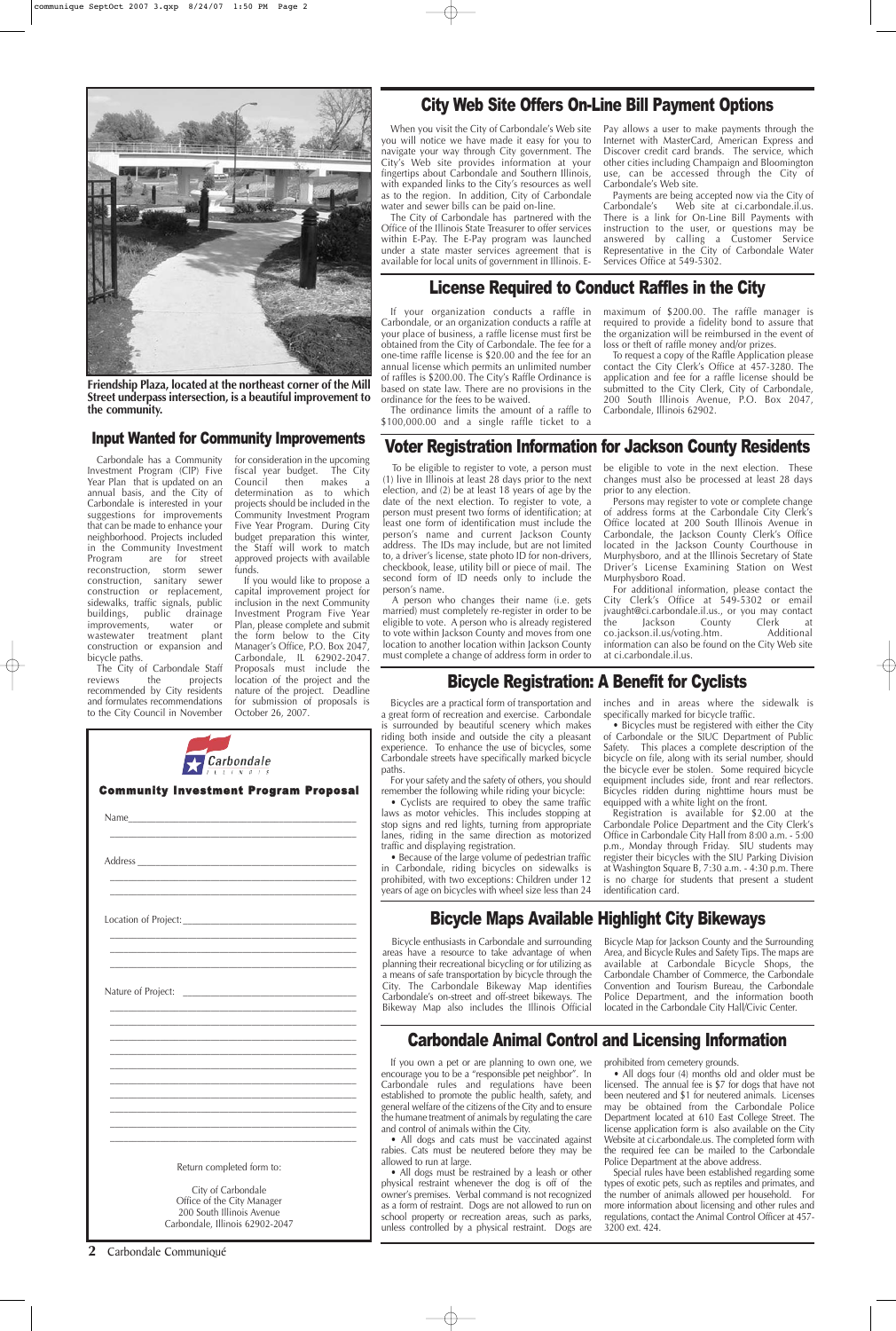### Community Organizations May Request Funds for FY 2009

Each year Carbondale community organizations may request funding from the City of Carbondale to help fund services to Carbondale residents. The City of Carbondale is now accepting pre-applications from community organizations for funding consideration in the City's FY2009 budget which begins May 1, 2008.

Pre-application forms are available from the Community Services Department at the Carbondale City Hall/Civic Center, 200 South Illinois Avenue. Forms may also be obtained from the City's web site at ci.carbondale.il.us or by calling the Community Services Department at 457-3229. To be eligible to receive funding from the City, organizations must have Section  $501(c)(3)$  tax exempt status from the Internal

Organizations that currently receive on-going budgeted City funding are not required to submit a pre-application unless those organizations are requesting funding for new or expanded programs.

Organizations that do not receive budgeted City funding, or that received City funding on a one-time basis in the past and wish to secure continued City funding, will be required to submit a pre-application. In addition, community organizations which desire to secure City funding for new one-time events will be required to submit a pre-application.

Revenue Service and must be registered with the Illinois Secretary of State as a not-for-profit corporation.

It is important when completing the application that the community "needs" proposed to be addressed by requested funding and proposed beneficiaries of the activities be clearly identified. (If the applicant is proposing to offer services which duplicate services already funded by the City or are currently offered in the community, the applicant must present strong justification for such duplication). The experience of the organization and its officers/employees in delivering services is also an important consideration, as well as inclusion of a well thought out financial plan, including funding sources other than the City, is necessary.

Persons wanting further information on the preapplication process should contact Marilyn James, Community Relations Officer by phone at 457-3246, by email at mjames@ci.carbondale.il.us, or by visiting the Community Services Department in the Carbondale City Hall/Civic Center. For funding consideration, a completed pre-application must reach the Community Services Department by 5:00 p.m. on Friday, November 2, 2007.

# Mantenimiento de césped alto y yerbas

### Neighborhood Watch Works to Promote Safe Neighborhoods

Many neighborhoods are finding out the benefits of working together, as well as the positive networking benefits that come with creating a Neighborhood Watch program. With new residents and students in town, now is the time for long time residents to reach out to their new neighbors and get them involved in their group or to consider the benefits of organizing a group.

Neighborhood Watch is proven to be one of the most effective and least expensive answers to crime. In simple terms, a Neighborhood Watch means neighbors looking out for each other and suspicious activity. It only takes a few concerned people to organize an introductory meeting, choose a block captain, and agree to share information about crime in the area and changes among residents. Sometimes Neighborhood Watch programs are integrated into neighborhood associations or a watch group may evolve into a neighborhood association. The important thing is that the system works best when neighbors organize themselves so that they can stay in touch with each other and become more aware of ordinary routines around the neighborhood. Participating in a watch is a smart move as research indicates that there is less crime in areas where neighbors look out for each other.

How do you get started? If your neighborhood does not currently have a group established, contact the City of Carbondale Police Department, Officer Randy Mathis at 457-3200 ext. 428 or Sergeant Don Priddy at 457-3200 ext. 435. They will advise you on how to get started, assist with teaching you and your neighbors what to look for, and tell you how to keep your watch going and growing.

Carbondale Communiqué **3**



**At the August 21, 2007 City Council Meeting the Carbondale Preservation Commission recognized the American Institute of Architects (AIA) award to the R. Buckminster Fuller Dome Home as one of the 150 Great Places in Illinois.**

El Código de la Ciudad de Carbondale dispone que el césped y las yerbas de más de ocho (8) pulgadas de alto son un estorbo y tienen que removerse. La provisión del Código de la ciudad pertinente al podado de céspedes y yerbas de más de ocho pulgadas de alto no se aplica al terreno zonificado como "Forestal" o "Agrícola" que se utilice con fines agrícolas hasta un perímetro de de 20 pies adyacente a cualquier vía de acceso y/o una propiedad en zona residencial debe podarse y mantenerse de manera que no exceda las ocho pulgadas de alto. Se les recuerda a los propietarios y arrendatarios que también están obligados a mantener podada la vía de acceso público incluyendo áreas verdes en la acera, hasta el borde del pavimento y los corredores

laterales.

La mayoría de los propietarios y arrendatarios de propiedades obedece las especificaciones de la Ciudad de Carbondale para el mantenimiento de yerbas y césped alto. Sin embargo, algunos propietarios y arrendatarios no cortan el césped hasta que la Ciudad les fija un aviso de que su propiedad está en violación de la ordenanza sobre las yerbas y césped alto. Por lo tanto, al encontrar alguna propiedad en violación de esta ordenanza más de una vez en la misma temporada, se emitirá una Citación de la Corte para todos los propietarios y ocupantes de la propiedad en el momento en que se fije el segundo aviso y por cada vez que subsequentemente sea necesario fijar avisos en lo que reste de la temporada.

- 
- 7500 Square Feet
- Complete audio visual needs
- Rooms for 2 to 600
- · Modern catering kitchen
- Portable bars
- · Upright Baldwin piano
- Portable and fixed **Stage**

what combination of resources will make your event a success





### **Carbondale Civic Center** 618-457-3209



Ichamness@ci.carbondale.il.us

### Free Internet Access Available in the Downtown District

Residents and visitors to Carbondale's Downtown District have a useful resource at their fingertips. The Downtown Carbondale Wireless Network was established to allow the users of laptop computers and other Internet-ready devices to browse the Web, use email and take advantage of other wireless network applications from downtown locations. The Network was installed to serve the Carbondale City Hall/Civic Center, the Amtrak Station, the Old Depot which houses Carbondale Main Street and the Carbondale Chamber of Commerce, the Veterans Plaza and Friendship Plaza. It is estimated that there is a 500 foot radius of coverage around each of these locations.

This free Internet service can be accessed from a laptop computer. If the laptop does not have wireless built in it will be necessary to have a wireless capable device. From your laptop upon activating the wireless connection you will see several Carbondale\_Wireless access points. Choosing the access point with the strongest signal will improve chances of accessing the free Internet service. Once you have chosen the Carbondale\_Wireless access point, open a Internet browser and a log-in screen will ask for your on-line

registration information which includes your email address and a password of your choice. The system will only require registration one time. Once you have received confirmation of your on-line registration through a return email from the system, you can then utilize the internet for up to two hours. After initial registration you need only enter your email address and password each time you access the Internet using this service.

It has been noted that there are limitations to the system from the user's end. As a rule, most wireless capable devices only have enough signal strength to transmit 500 feet unobstructed. In some cases, a user may be receiving a strong signal from the wireless access point but the user's system is not capable of transmitting a strong enough signal to connect with the wireless access point. If you are unable to make a connection, moving closer to the access point or moving to where there are no obstructions can generally solve the problem.

This service is provided by the City of Carbondale through a grant from Lieutenant Governor Patrick Quinn's Main Street Program.

The City offers curbside refuse and recycling collection service throughout the Carbondale community. Refuse is collected weekly for a small fee by the Refuse and Recycling Division. All residential garbage and refuse must be collected at least weekly by the City or by a licensed private refuse hauler. All garbage and refuse stored outside must be in a rigid metal or plastic container with a tight fitting lid. Refuse placed at curbside for collection may be placed after 6:00 p.m. the evening before the collection. Refuse bags are allowed to be placed at curbside for collection provided the bags are at least 1.2 mils thick and the bags are placed at curbside no sooner than 6:00 a.m. on collection day. To schedule service call 457-3265 or stop by the City Hall Revenue Office at 200 South Illinois Avenue. Questions concerning the storage of garbage and refuse may be directed to the Building and Neighborhood Services Division at 457-3237.

#### **Monday Route:**

All residences east of the Canadian National Railroad (CNRR) tracks.

#### **Tuesday Route:**

All residences west of South Oakland Avenue and east of Little Crab Orchard Creek (except those residences on the west side of South Oakland Avenue from West Main Street to Chautauqua Street).

#### **Wednesday Route:**

All residences south of West Sycamore Street, north of West Main Street and west of the CNRR tracks; and all residences south of West Main Street, west of the CNRR tracks and east of South Oakland Avenue. (This includes the residences on the north side of West Sycamore Street from North University Avenue to West Main Street; and the residences on the west side of South Oakland Avenue from West Main Street to Chautauqua Street).

#### **Thursday Route:**

All residences north of West Sycamore Street and wet of the CNRR tracks (except the residences on the north side of West Sycamore Street from North University Avenue to West Main Street); and all residences west of Little Crab Orchard Creek.

\*\* Note: In the event that a holiday is on a week day, trash will be collected on the day following the regularly scheduled pick-up day.

The City also operates a Landscape Waste Collection Program, a Curbside Recycling Program, and White Goods and Used Tire Collection Programs. For more information about these programs contact the Maintenance and Environmental Services Office at 457-3275.



# Weekly Refuse and Recycling Services Available

# Working Street Lights Keep Citizens Safe

If you notice a street light out or malfunctioning on your street or down the block, in town while you are walking, jogging, bicycling to class, or while driving, dining or shopping during the evening hours, don't keep us in the dark. Contact the City of Carbondale Citizens Assistance line at 457-3226 or email

jporter@ci.carbondale.il.us to report the location. We rely on you letting us know when you are in the dark. The earlier you call us, the earlier we can get the lights back on.

Help us keep your neighborhood and the City well illuminated. Working street lights keep citizens safe.

# Haven't You Heard...